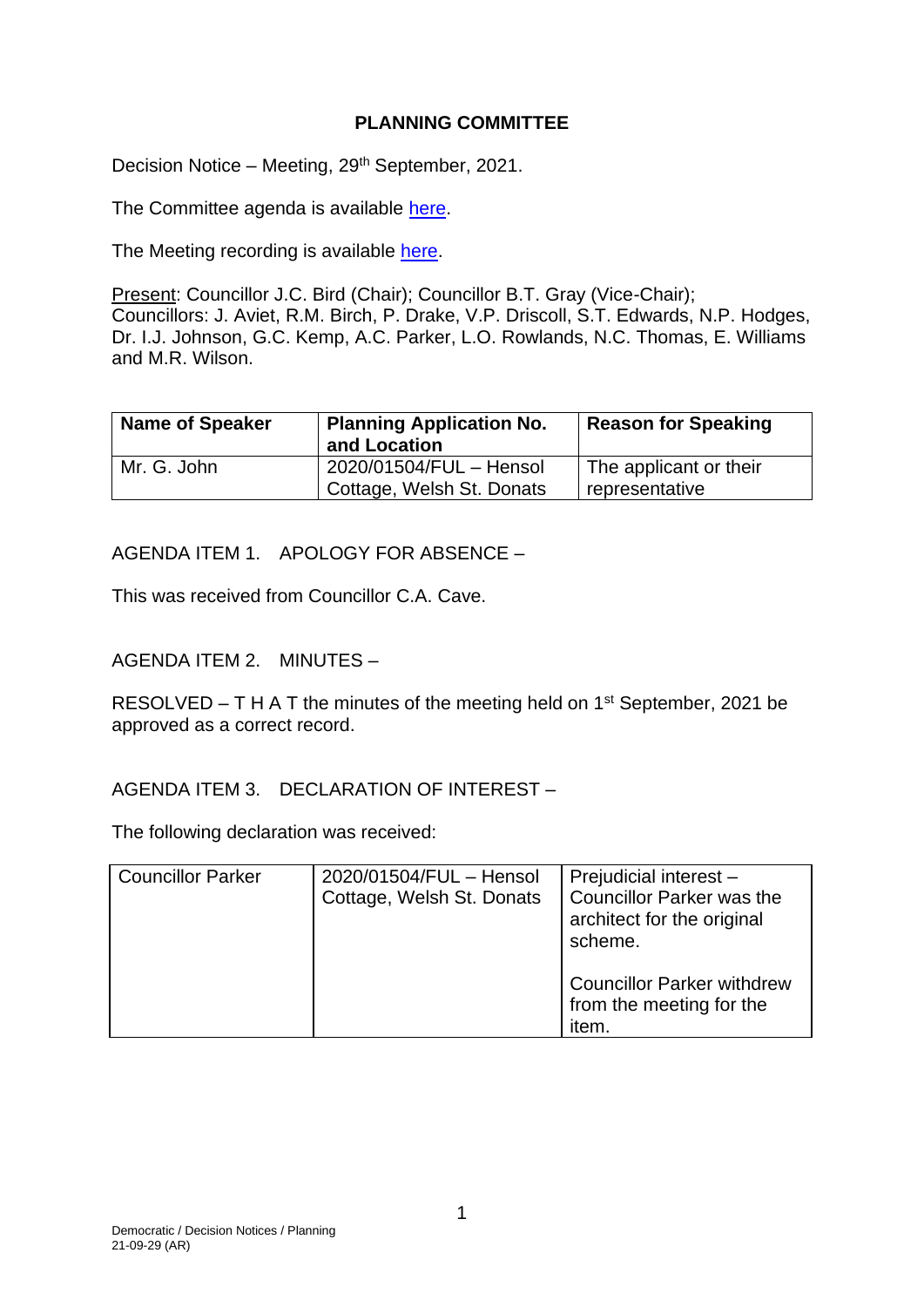### AGENDA ITEM 4. BUILDING REGULATION APPLICATIONS AND OTHER BUILDING CONTROL MATTERS DETERMINED BY THE HEAD OF REGENERATION AND PLANNING UNDER DELEGATED POWERS (HRP) –

RESOLVED –

(1) T H A T the passed building regulation applications as listed in Section A of the report be noted.

(2) T H A T the rejected building applications as listed in Section B of the report be noted.

(3) T H A T the serving of Notices under Building (Approved Inspectors Etc.) Regulations 2000, as listed in Section C of the report, be noted.

AGENDA ITEM 5. PLANNING APPLICATIONS DETERMINED BY THE HEAD OF REGENERATION AND PLANNING UNDER DELEGATED POWERS (HRP) –

RESOLVED – T H A T the applications as outlined within the report, on pages 8 through 24, under the above delegated powers be noted.

AGENDA ITEM 6. APPEALS (HRP) –

RESOLVED –

(1) T H A T the appeals received following the refusal of the Council to grant planning permission as detailed in Section A of the report be noted.

(2) T H A T the enforcement appeal received as set out in Section B of the report be noted.

(3) T H A T the Planning Appeal decision as detailed in Section C of the report be noted.

(4) T H A T it be noted that no Enforcement Appeals Decisions had been received at the time of the meeting taking place.

(5) T H A T the statistics relating to appeals for the period April 2021 – March 2022 as detailed in Section E of the report be noted.

AGENDA ITEM 7. TREES (HRP) –

(i) Delegated Powers –

RESOLVED – T H A T the applications as outlined within the report, on pages 29 through 31, as determined by the Head of Regeneration and Planning under delegated powers be noted.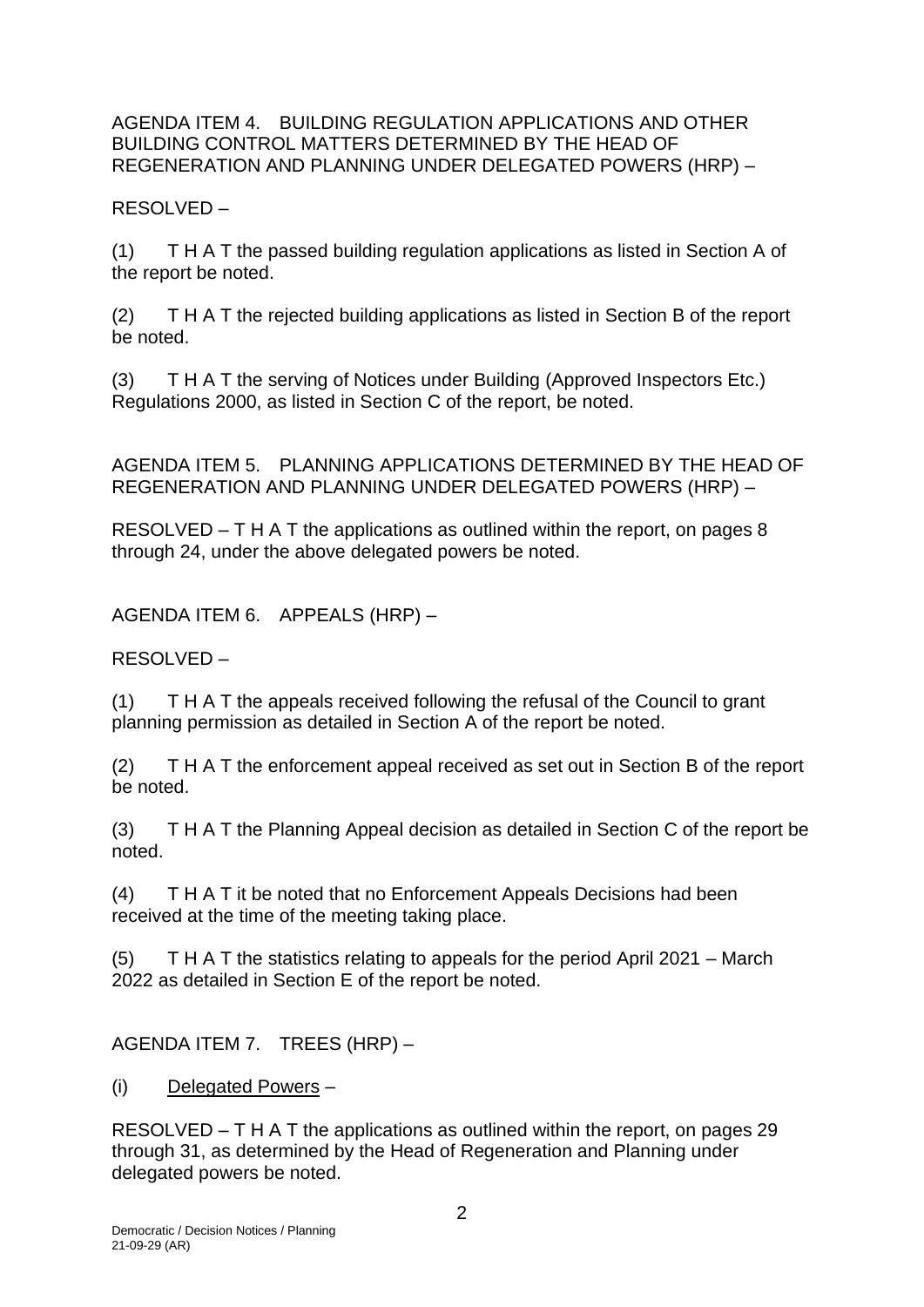# AGENDA ITEM NO. 8 ENFORCEMENT ACTION (HRP) –

## (i) Land and Buildings at Land at Heritage Business Park, Wick Road, Llantwit Major

# RESOLVED –

(1) T H A T the Head of Legal Services be authorised to issue an Enforcement Notice under Section 172 of the Town and Country Planning Act 1990 (as amended) to require:

- (i) The cessation of all wood processing operations at the site and in the buildings, including:
	- (a) The delivery of waste materials / wood;
	- (b) The processing and chipping of waste wood;
	- (c) The drying of processed wood;
	- (d) The storage of waste and processed wood and
	- (e) The exportation of processed wood.
- (ii) The removal of all waste wood, processed wood, and equipment and machinery associated with the waste wood processing operation from the site, including the wood chipper.

(2) T H A T the Head of Legal Services be authorised to issue a Stop Notice under Section 183 of the Town and Country Planning Act 1990 (as amended), to require:

(i) The cessation of the processing and chipping of waste wood.

(3) T H A T in the event of non-compliance with either the Enforcement Notice or the Stop Notice, authorisation is also sought to take such legal proceedings as may be required.

## Reasons for decisions

(1) It appears to the Council that the above breach of planning control constituting a waste wood processing operation has occurred within the last 10 years.

(2) The waste management facility, being the waste wood processing operation, fails to protect the amenity of nearby residents, it has not been demonstrated that it can operate without resulting in an unacceptable impact on people and residential amenity and it does not safeguard existing residential amenity. Therefore, the wood processing operation fails to comply with the identified requirements of Polices SP8 - Sustainable Waste Management, MD2 – Design of New Development, MD7 – Environmental Protection and MD20 - Assessment of Waste Management Proposals, as well as the guidance contained within TAN 21 – Waste and paragraph 5.12.1 of Planning Policy Wales Edition 11.